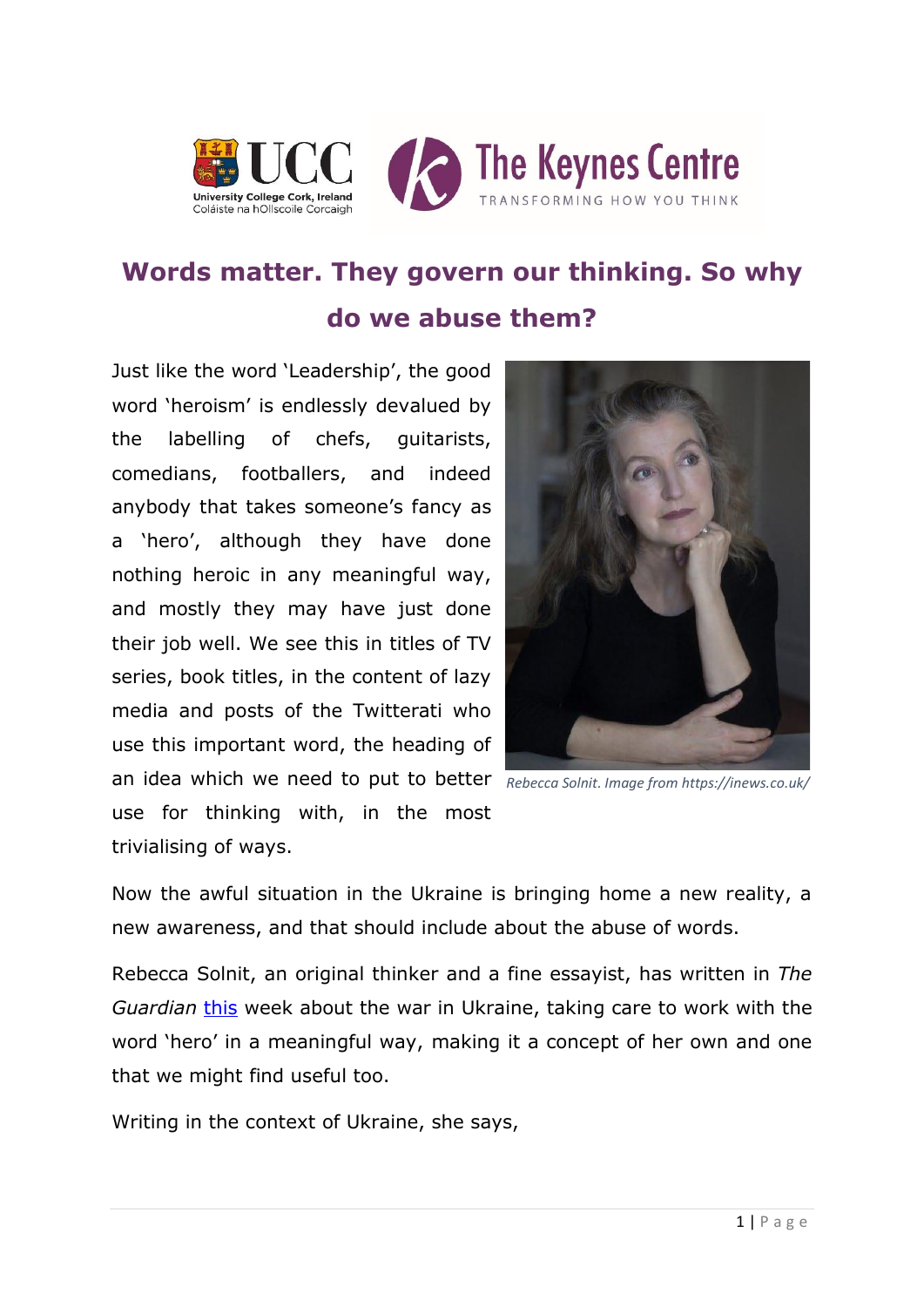…there is more to heroism than physical courage. It is first of all a commitment to something beyond the self in times of peace as well as war. It can be the steadfast dedication to a goal or principle, the choice of the more difficult but idealistic path, the commitment to others. It can be a disruptive force, since it's a characteristic of human beings who prize meaning, purpose,



solidarity, and principle more than the things money can buy and corporations can sell. Selfishness and self-absorption make us good consumers and obedient citizens, or rather people not much bothering with citizenship as participation in public life and the collective good.

…

The heroic as I'd like it defined is at odds with this kind of rampant individualism just as citizens are the antithesis of consumers. If the consumer is focused on acquisition and the self, the citizen is focused on participation and the wider realms of the community or the nation or the world.

…

Reminding us of who human beings can be, what it looks like to stand on principle, why it's worth fighting whether or not you believe you can win, is a gift Ukrainians have given us. They remind us who we can be, and in facing the other crises of our time, who we need to be.

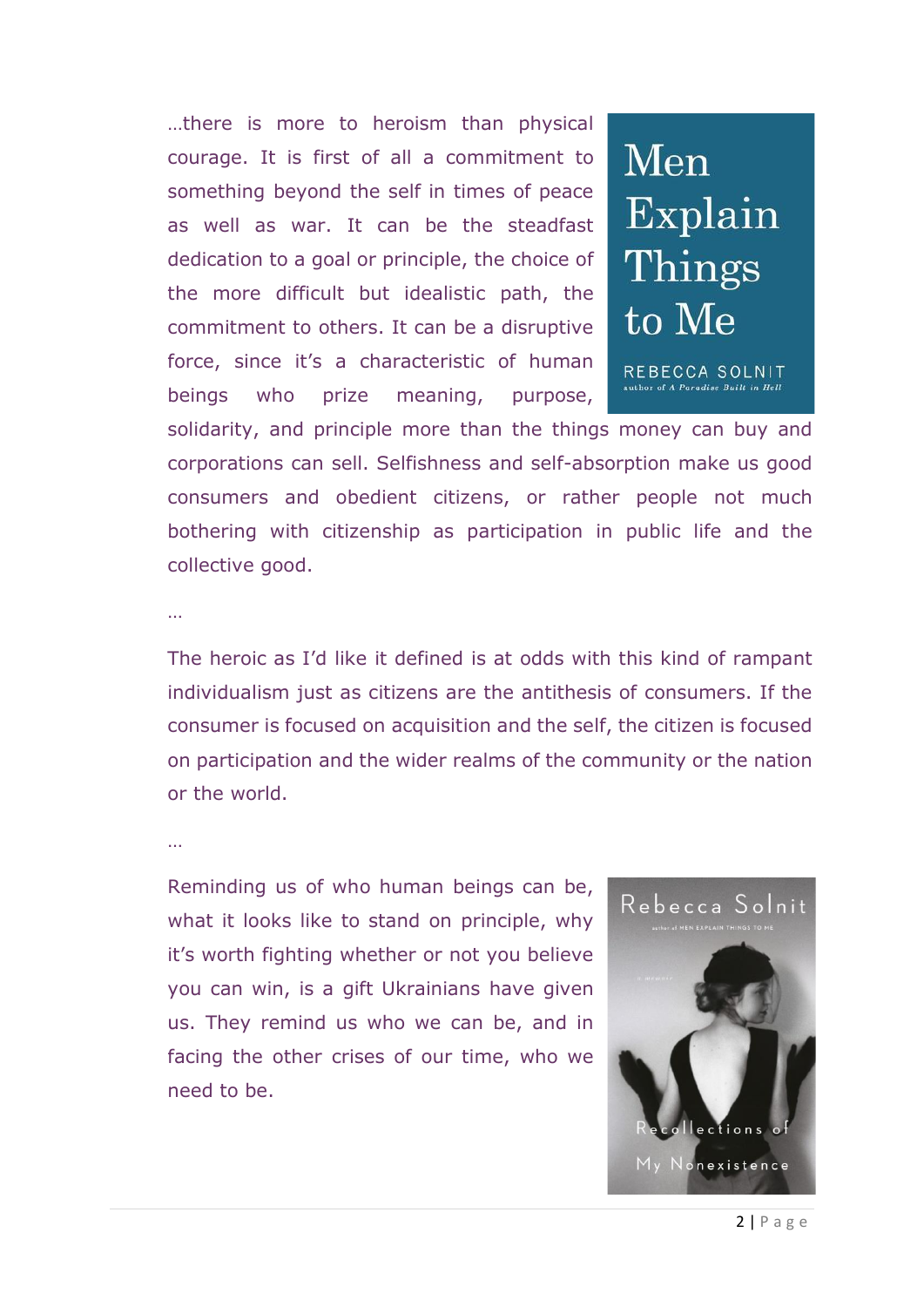Our words matter. They govern our thinking. Our thinking governs our conduct.

We note two observations about how words and language matter in general from two other thinkers. One is by John Maynard Keynes and the other by Benjamin Lee Whorf:

- "Language shapes the way we think and determines what we can think about" (Whorf).
- "Confusion of thought and feeling leads to confusion of speech" (Keynes).

These statements point to one important aspect of how we think: we think with language. And this matters because our thinking governs our conduct.

If there is any lingering doubt, that words and language matter is conclusively demonstrated by Victor Klemperer, who explored how the corruption of language by the Nazi Regime in Germany in the 1930s created the culture, climate of opinion, and cast of mind which brought the unprecedented and unspeakable evil of the Holocaust to the world.

Klemperer, a university-based philologist observed and recorded in a diary the daily corruption of the common language as the Nazis took total control of German society and created and imposed the 'language of the Third Reich'.

## Klemperer writes:

…language does not simply write and think for me, it also increasingly dictates my feelings and governs my entire spiritual being the more unquestioningly and unconsciously I abandon myself to it. *And what happens if the cultivated language is made up of poisonous elements or has been made the bearer of poisons?* Words can be like tiny doses of arsenic: they are swallowed unnoticed, appear to have no effect, and then *after a little time the toxic reaction sets in after all*.